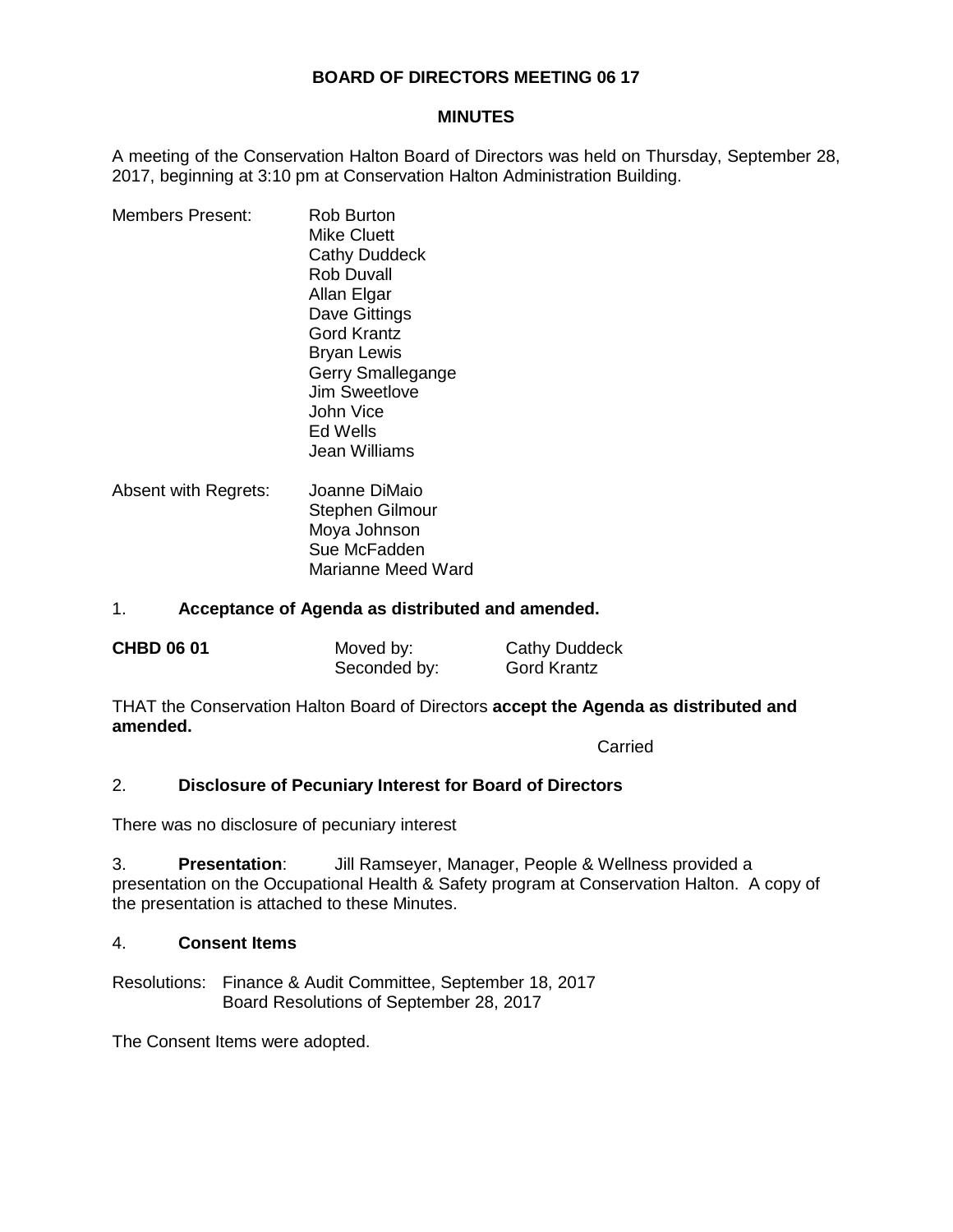## 5. **Action Items**

#### 5.1 **Kelso / Glen Eden Snowpipe Replacement and Horizontal Directional Drill RFT # CL0031-01-07 Report #: CHBD 06 17 02**

Following further discussion, it was:

| <b>CHBD 06 02</b> | Moved by:    | Jean Williams      |
|-------------------|--------------|--------------------|
|                   | Seconded by: | <b>Bryan Lewis</b> |

THAT the Conservation Halton Board of Directors **approve the award of \$487,300 excluding HST to A. VanEgmond Construction (2005) Ltd. in accordance with Tender RFT # CL0031- 01-07 Kelso/Glen Eden Snowpipe Replacement and Horizontal Directional Drill.**

**Carried** 

## 5.2 **Kelso Aerial Ropes Course and Challenge Tower Report #: CHBD 06 17 03**

Staff will provide a more detailed information report for the Board at the October 26, 2017 meeting on the expectation of revenue.

Following further discussion, it was:

| <b>CHBD 06 03</b> | Moved by:    | Ed Wells   |
|-------------------|--------------|------------|
|                   | Seconded by: | Rob Duvall |

THAT the Conservation Halton Board of Directors **approve the increase in the contract award to Challenges Unlimited Incorporated from \$200,000 to \$276,049;**

AND FURTHER THAT **an increase in the overall project budget from \$250,000 to \$290,000 be approved and that the increase of \$40,000 be funded by a transfer from the Conservation Areas Capital Reserve.**

Carried

#### 5.3 **Board of Directors 2018 Draft Meeting Schedule Report #: CHBD 06 17 05**

Following further discussion, the Board requested a Governance Committee meeting be convened to further review these dates.

# 6. **In Camera – Personnel Item**

| <b>CHBD 06 04</b> | Moved by:    | Jean Williams      |
|-------------------|--------------|--------------------|
|                   | Seconded by: | <b>Bryan Lewis</b> |

THAT the Conservation Halton Board of Directors **convene In Camera**.

| <b>CHBD 06 05</b> | Moved by:    | Jean Williams |
|-------------------|--------------|---------------|
|                   | Seconded by: | Ed Wells      |

THAT the Conservation Halton Board of Directors **reconvene in public forum**.

| CHBD 06 06 | Moved by:    | Jean Williams |
|------------|--------------|---------------|
|            | Seconded by: | Rob Duvall    |

THAT the Conservation Halton Board of Directors **direct staff to proceed as discussed In Camera.**